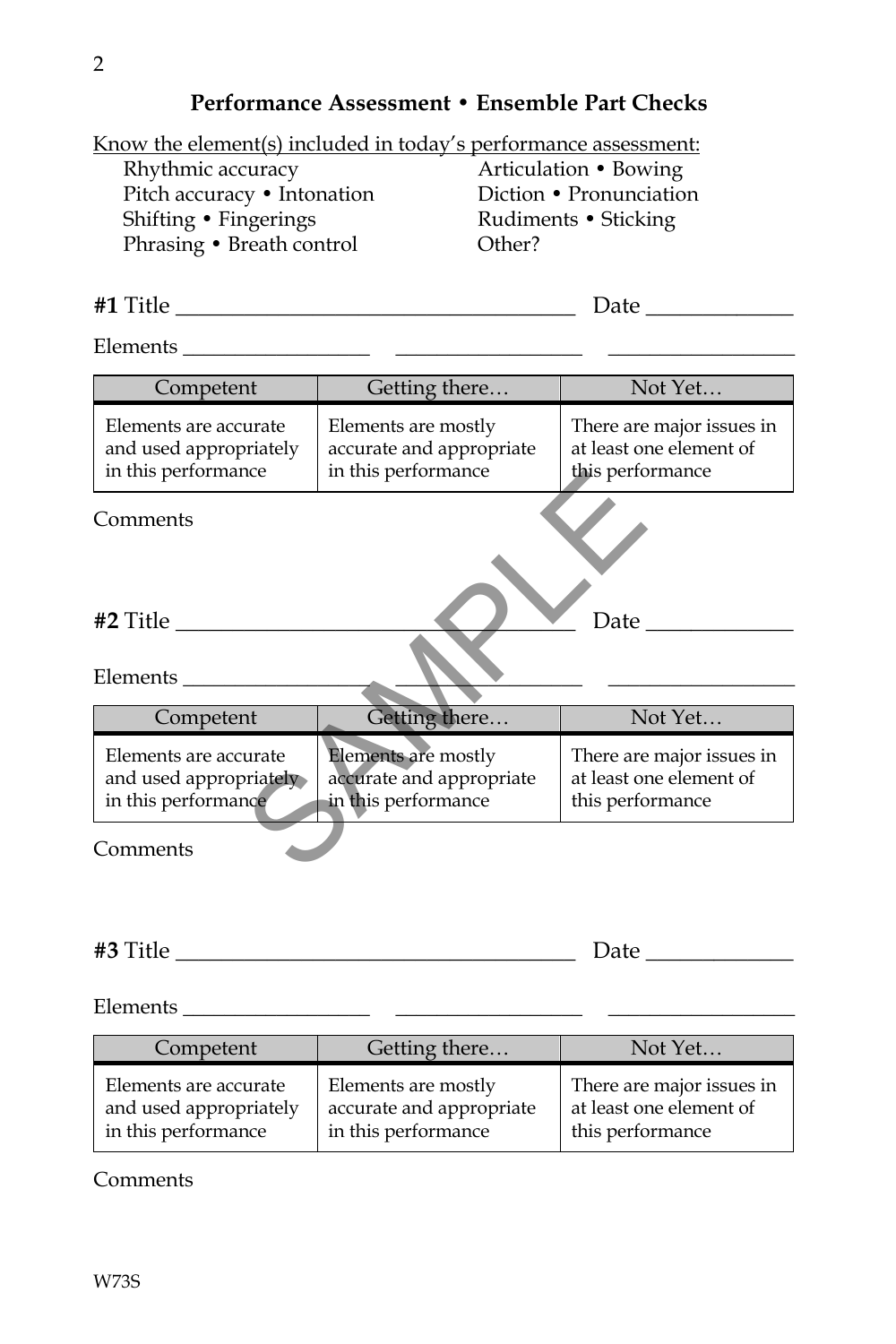# **I Contribute to Our Ensemble's Performance**

Use one of these numbers to indicate your level of contribution:

|  | $3 =$ Always $2 =$ With occasional reminder $1 =$ With frequent reminders |  |
|--|---------------------------------------------------------------------------|--|
|--|---------------------------------------------------------------------------|--|

## **#3 Date** \_\_\_\_\_\_\_\_\_\_\_\_\_

|                                                            | Student Teacher |
|------------------------------------------------------------|-----------------|
| I am <b>prepared</b> for rehearsal because I practice      |                 |
| outside of class.                                          |                 |
| I am organized at the start of rehearsal with              |                 |
| everything I need.                                         |                 |
| I am <b>attentive</b> to the director (and peers) for cues |                 |
| and feedback.                                              |                 |
| I am <b>persistent</b> because I am willing to rehearse    |                 |
| pieces or parts of pieces until the ensemble can           |                 |
| perform them confidently.                                  |                 |
| I am supportive of others when they perform.               |                 |
| Comments                                                   |                 |
|                                                            |                 |
|                                                            |                 |
| #4 Date                                                    |                 |
|                                                            | Student Teacher |
| I am prepared for rehearsal because I practice             |                 |
| outside of class.                                          |                 |
| I am overanized at the start of representation             |                 |

### **#4 Date** \_\_\_\_\_\_\_\_\_\_\_\_\_

|                                                         | Student Teacher |  |
|---------------------------------------------------------|-----------------|--|
| I am prepared for rehearsal because I practice          |                 |  |
| outside of class.                                       |                 |  |
| I am organized at the start of rehearsal with           |                 |  |
| everything I need.                                      |                 |  |
| I am attentive to the director (and peers) for cues     |                 |  |
| and feedback.                                           |                 |  |
| I am <b>persistent</b> because I am willing to rehearse |                 |  |
| pieces or parts of pieces until the ensemble can        |                 |  |
| perform them confidently.                               |                 |  |
| I am supportive of others when they perform.            |                 |  |

Comments